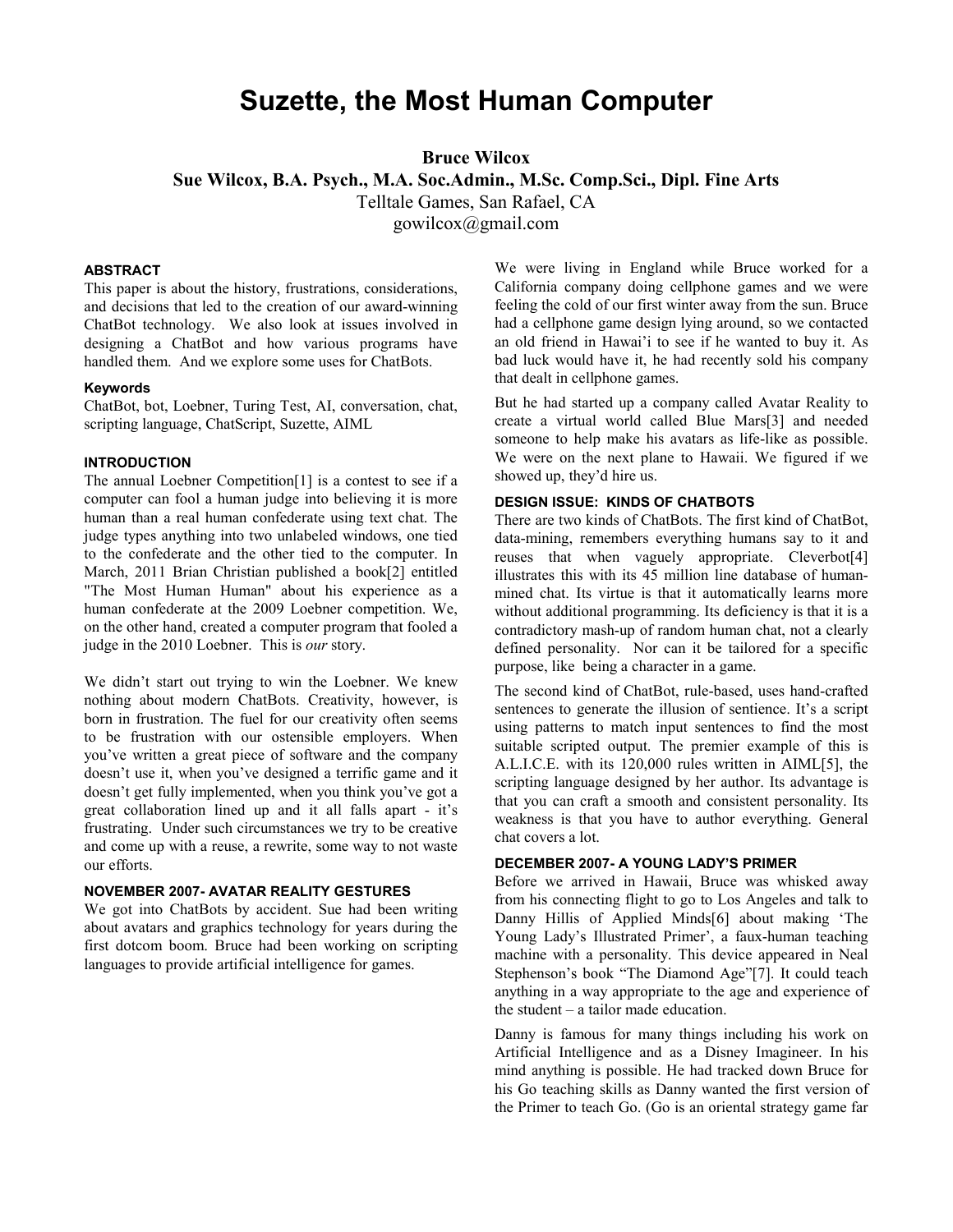more complex than chess.) They'd discussed the Primer idea on the phone while we were in England, so we were already full of ideas about a conversation-based personality.

AR was slow getting started. After several rounds of negotiations over a working from home issue, it turned out AR didn't have its avatars ready for work on gestures anyway. Casting about for some way to continue the connection, Bruce suggested ChatBots to replace off-line users in a conversation stream. Bruce wrote a proposal, AR agreed and hired him as a consultant.

# **DESIGN ISSUE: CHARACTERISTICS OF CHAT**

To design a ChatBot engine, you should consider the various characteristics and issues of human chat. Human chat has its own vocabulary, which includes words like topic, gambit, rejoinder or retort, statement, question, non sequitur, and unresponsive.

Competent human chat requires appropriateness of response. Here the response is not appropriate.

## George: *Do you like beetles?*

## Martha: *Summer is my favorite time of year.*

Chat involves exchanging information. It may be the answer to a posed question. It may be swapping parallel data.

Humans tend to talk in a topic for a while, deepening the conversation there. They can get distracted into other topics, and maybe they will return to prior ones later.

Humans take turns. You don't like a conversation hog. You may be interested in hearing someone else for a while, but it's usually with the expectation that your turn will come.

Humans maintain a balance of intimacy. If I ask you a personal question I will be expected to answer it back and often volunteer the information without being asked.

Even something as simple as answering a yes-no question is not simple to a human. It's generally not good enough to just reply yes or no.

George: *Do you like oranges?*

Martha: *No.*

Think about how brusque the above is. It shuts down conversation. You'd expect something more like:

Martha: *No, I'm not really into fruit. I prefer desserts, you?*

Martha's second response answered it, proved she understood the context, explains, offers an alternative, and invites a return reply from George. Putting 'hooks' into your answers facilitates further chat.

### **SPRING 2008- DROPPING SOME BALLS**

Our original proposal was to replicate every individual user of Blue Mars by storing his chat with a ChatBot or with other humans. This individualized repository would be the source of conversational material (Cleverbot style) for replacing a user. But that material would be incomplete because the user wouldn't have said everything needed for a chat, so Bruce planned a system that would take an input sentence, send it as query to Google, and read a page of Google results to find the sentence most closely responding to the input. This worked fine. Then he added code to store user sentences into a database. After a few months, we almost had our replicant.

Meanwhile, the Applied Minds project died on us. We were in discussions to develop a conversational personality as an Applied Minds project co-funded with Fujitsu Labs of America. But Danny broke his shoulder in a skiing accident, got behind with his paperwork, missed Fujitsu's funding cycle, and the project nose-dived off the priority list with everyone except us.

And, the cellphone games company Bruce had been telecommuting to back in California full-time went under. There went that safety net. Luckily there was still AR.

## **DESIGN ISSUE: CHAT ENGINE OVERVIEWS**

Most commercial engines are proprietary, so we don't know how they work or what issues in chat they address. All we can cover here are issues and how they were handled in AIML, ChatScript[8] (our engine), Façade[9] (a video game), and Personality Forge[10], a ChatBot hosting service with a better language than AIML. The issues you don't address and how you handle the ones you do will define limitations on your system. Limitations can be useful. One makes tradeoffs all the time and limitations facilitate creativity.

AIML's overarching design is one of simplicity. Its language capabilities are deliberately limited. It's good for small-scale projects. The syntax is XML-based, meaning it is good for machines but overly wordy for direct human scripting. Patterns must match all words of an input sentence sans punctuation and are either words or wildcards which match one or more words (\*). E.g., the pattern:

#### *\* is good \**

matches *raw milk is good for you* but not *life is good.* 

Due to its extremely limited pattern-matching abilities, each AIML pattern is simple to write but inexpressive, requiring lots of rules to cover a particular input meaning. Matching '*I love you'* in all sentences takes 4 rules. Matching those words in non-contiguous sequence (e.g., *Do I really love you* and *I love only you*) takes 12 rules, including: *\* I \* love you.* And AIML is prone to false matches on such a pattern because the wildcard \* can swallow a lot of words. E.g., matching: '*What I hate most is the way people love you'*. The other languages can match all these with 1 rule and some like ChatScript can avoid a lot of false matches.

AIML primarily functions by rewriting pieces of its input into a new input, and then processing that. So it takes:

#### *Please tell me what you know about potatoes.*

and via a series of transforms and successive recursive inputs, ends up with an input it can finally handle like: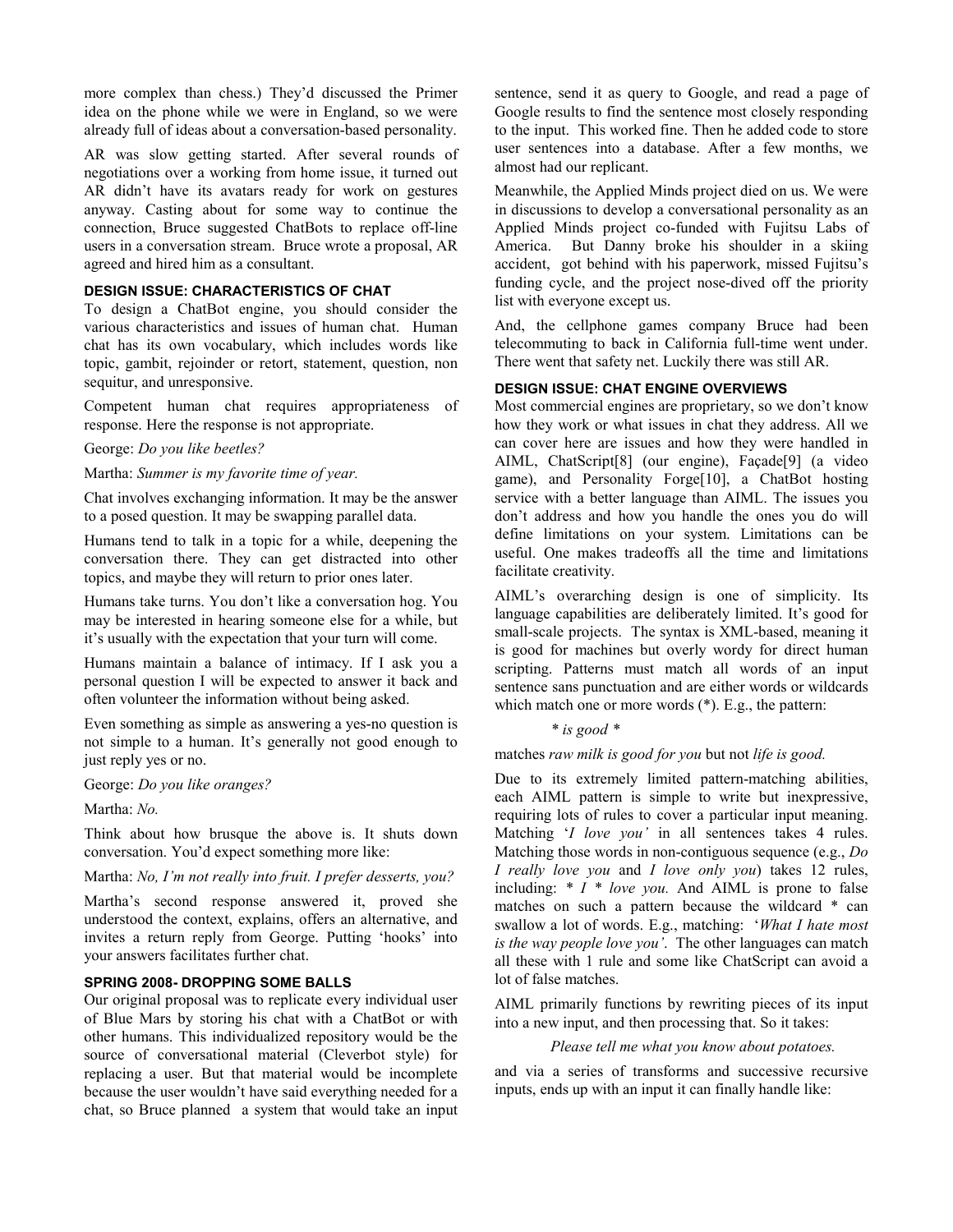#### *What are potatoes*

Personality Forge (PF) has an easier syntax than AIML and has more pattern capability. The engine directly supports having an emotional model and remembering things. It does not recursively rewrite and re-submit new input to itself.

Façade is not a ChatBot, but uses natural language input to control an interactive drama. Its language syntax is LISPbased and relatively hard to read and write, but its patternmatching abilities are more powerful than PF's.

Our open source language, ChatScript, is aimed for largescale projects involving the creative manipulation of language and knowledge. Its patterns are highly expressive so that you can create complex notions quickly and compactly. The language syntax is simple and visual, making it easy to script things using a plain text editor. But ChatScript has many capabilities, including rewriting input and sending it back into itself. While novices can easily make sophisticated use of basic features, it takes a programmer's mind to use the engine fully. The combination of Sue-artist and Bruce-programmer was ideal as we explored creative uses for the technology.

# **SUMMER 2008- BACK TO THE DRAWING BOARD**

Google started blocking our attempts to access it with a ChatBot. Time for a rethink. This turned out to be good, because the Loebner competition doesn't allow connecting to the Internet so the original technology could never have entered and won.

Bruce worked on new ChatBot tech and Sue developed questionnaires to extract a personality profile from each avatar user as the basis for their replicant since we had to hand-author fill-in material. The ChatBot engine design changed to AIML-style rule-based. Along the way we drastically improved on AIML in every aspect of its design. Where AIML matched patterns of words we matched patterns of meaning. We could be more precise with less than a tenth the rules A.L.I.C.E. required. Bruce wrote an article for Gamasutra[11] critiquing AIML and explaining why his would be better. He ended the article with *Will this system allow me to create the best ChatBot in the known universe -- or at least on Mars? You'll have to wait and see. It's a work in progress.*

#### **DESIGN ISSUE: PUNCTUATION & CASE**

Differences in engine designs start at the beginning, with how they represent the input sentence. AIML, Façade, and PF discard all punctuation, both internal and at sentence end. All but Facade also perform automatic spelling correction (though with PF you can ask for the raw input). AIML and Facade also ignore upper and lower case differences. This preprocessing results in a loss of information. E.g.,

Martha: *The potato is a vegetable.*

George: *The potato is a vegetable?* -- loses surprise Martha: *You didn't know?* -- loses more surprise

George: *I don't believe it!* -- loses emotional value

Martha can only reply as she did by knowing George's response was a question.

Also, when using patterns to parse an input sentence, it helps to have internal punctuation. This:

George: *I like red, whites, and blues* 

shouldn't be interpreted like this:

*I like red whites and I like blues* 

ChatScript leaves internal punctuation alone, making it available for pattern matching. It strips off terminal punctuation, but then makes it separately available. While the script can directly ask if a ? or ! was used or not used, the distinction between questions and statements is treated as fundamental and built into the rule mechanism.

A ChatScript rule starts with the kind of input it matches. The kind is a letter followed by a colon. This is followed by an optional label, a pattern in ( ), and then the output.

s: ( I like meat ) So do I.

?: ( \* is a vegetable ) Why are you surprised?

u: ABOUT\_MEAT ( meat ) I like meat.

The above patterns search for the listed words in sequence anywhere in the sentence. The s: rule reacts only to statements (ignores questions). The ?: rule reacts only to questions. The u: rule does the union of both and in this instance has a label *ABOUT\_MEAT* on it. Other rules can refer to this rule using that label.

ChatScript retains case because it has a built-in dictionary and tracks part-of-speech information. In chat, you can't trust users to pay attention to case. They may do everything in lower case or SHOUT in upper case. Therefore ChatScript automatically matches both upper case and lower case (where the words are valid). ChatScript also simultaneously matches your original word and its root form (singular, infinitive, etc), so authors don't have to be precise in tense or plurality or article, etc. The rule:

s: ( I like a elephant ) So do I.

matches '*He knew I liked the elephants'* and '*I like an elephant'*, among other inputs.

## **FALL/WINTER 2008 - SUZETTE**

Suzette<sup>[12]</sup> is our first ChatBot, a demo of the technology. Her personality began with Sue's questionnaire answers. Then we kept adding material so she could talk on lots of different subjects, including burial customs, strange foods, and genetically modified organisms. The goal was that she be able to present interesting facts and questions, so people would want to continue talking with her. This is beyond the usual banal conversations of many humans.

To fit with the Blue Mars mythos Suzette started out being a replicant living on Mars. Then we moved her to Hawai'i – as a student with a French background who was unaware she was artificial. The French nationality came when we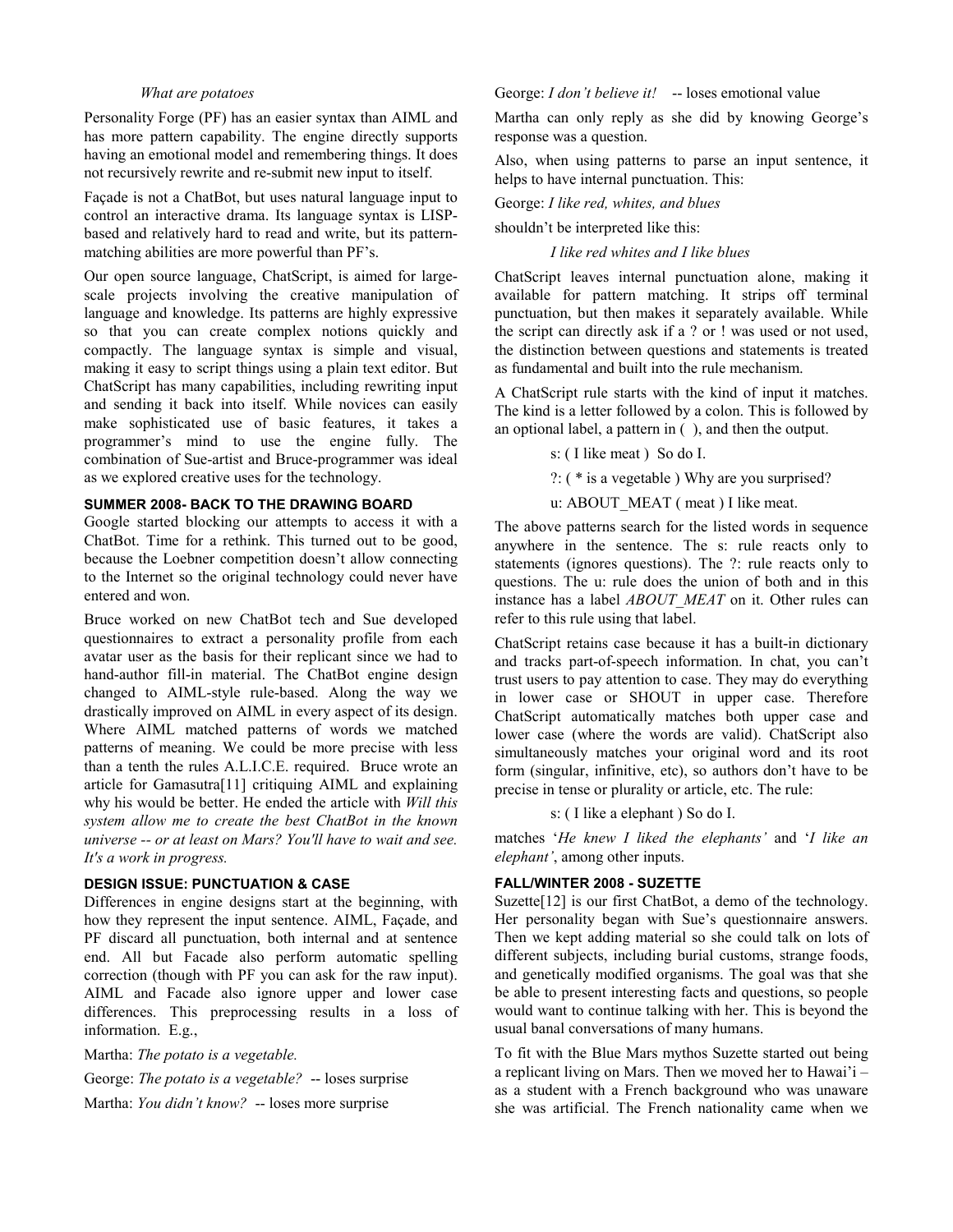were messing about trying to make her type with fake accents. We tried Scottish, French, and Pig Latin. In the end we dropped the accents as we found them too irritating but kept the nationality. When it became clear we had a polymath on our hands it required revising the ChatBot's backstory: now a serial student with oddly talented parents. We added more backstory as people asked questions during chat sessions. It's an erratic way to build up a persona.

# **DESIGN ISSUE: TOPICS**

You'd think a notion of topic was fundamental to ChatBots, yet PF has no engine support for it and AIML's support is so hard to use, mostly people avoid it.

AIML lets script explicitly declare that the topic is now "culinary arts" or whatever. To handle topics, AIML rules can be optionally augmented to require that the rule match a topic pattern as well as an input pattern. Here is a made up AIML rule syntax that is more readable, just to show you what it does. Imagine the input is *Do you like pie?*

AIML Rule 1: **Topic pattern**: culinary \*

**Input Pattern**: Do you like \*

**Output**: I love food of all kinds.

AIML Rule 2: **Input Pattern**: Do you like \*

#### **Output**: I love it.

If the topic is currently "culinary school", then both rules match but rule 1 has priority. If the topic is not culinary something-or-other, then only rule 2 matches.

Writing an AIML topic is easy. The difficulty is in writing rules to start and stop it. A.L.I.C.E. won the Loebner three times in the early 2000s. Her 2005 brain had 41,000 AIML rules of which a mere 55 were in topics. Usually each topic consisted of a single rule that matched any user input and issued a randomized topic question. If you said '*I am an accountant'*, then the *accountant* topic would be set and you would thereafter match its single rule. You'd get output from a list of questions like:

*Do you specialize in any particular type of clients?* 

*Are you active in any state or national associations?* 

*Have you been affected by the current liability climate?* 

And so on. It didn't matter how the user responded, the topic-based rule matched and the system just went on to the next question. And it seems that once you entered such a topic, there was no way to leave.

Façade manages topics outside of their natural language system, via a drama manager that interprets how to react to input from its own available topic list.

ChatScript makes topics fundamental. All rules must be bundled into topics. The film topic, for example, has around 200 rules in it. Each topic has a list of relevant keywords, For example:

topic: ~baseball [umpire strike "home run" ball bat]

If you saw any of the topic keywords in a sentence you might immediately deduce baseball was the topic of conversation. Topic keywords make it possible for the engine to hypothesize what the current topic is and test rules from that topic against the input. This avoids trying all rules and prioritizes rules of the current topic. The engine can also keep a stack of current topics so it can return to a prior topic once the current topic becomes exhausted.

# **DESIGN ISSUE: REJOINDERS**

AIML allows you to attach a pattern to a rule to match the last output of the ChatBot. This is so that if the user makes an expected response, you can instantly make a great comeback or follow-up. Rules with a *that* pattern attached must match completely or be ignored, and if they do match they have priority over other rules. In pseudo-AIML:

AIML Rule 1: **That pattern**: What kind of ice cream \* **Input Pattern**: chocolate **Output**: I don't like chocolate ice cream. AIML Rule 2: **Input Pattern**: chocolate

**Output**: I love chocolate candy.

In a manner similar to that of topic patterns, rules with a 'that' pattern match it against the most recent ChatBot output. If the ChatBot had last said '*What kind of ice cream do you like'* and the user answers '*chocolate',* then rule 1 and rule 2 both match, but rule 1 has priority. If the last question had been '*what do you like'* and the user answers '*chocolate',* then only rule 2 matches. The weakness of AIML's 'that' is that it is wordy and rules can be obscure in their relationship to one another.

In ChatScript, all rules can have rejoinders (a kind of rule) attached. Even rejoinders can have rejoinders, creating an entire nested dialog tree. ChatScript rejoinders are visually adjacent to the output just generated, using labels a:  $> q$ : to indicate nesting depth.

s: (cartoon) Do you like Popeye?

a: ( no ) What character do you like?

b: ( Mickey Mouse ) How classic.

a: (yes) So do I.

PF is similar to ChatScript in this, visually placing rejoinders after the rule the ChatBot just output.

## **SPRING 2009 - THE EMOTION CHIP**

We'd spent ages weeding out inconsistent replies, back story dead ends, things that sounded like us and not like a young student, and adding in a boyfriend.

Sex is a big issue for a ChatBot. Suzette is constantly being hit on by guys making suggestions ranging from rude to aggressive to pornographic (mostly the latter). Looking through all the ChatBot logs we were horrified at the abuse guys heap on a poor female bot. So we started putting in responses to put these guys in their place.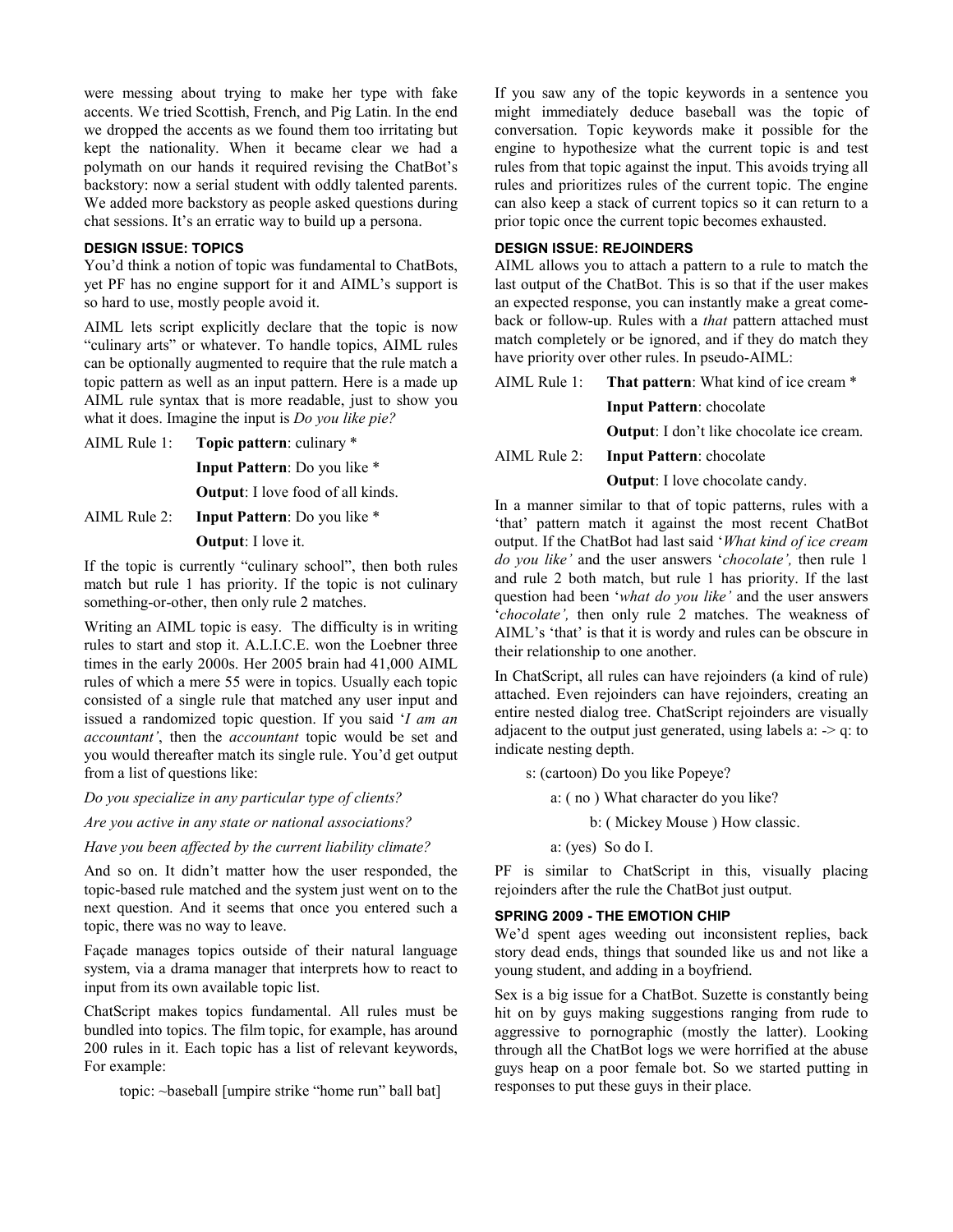Eventually we decided to give her real-world power and have Suzette 'hang-up' on people who were consistently abusive. She gives them warnings and keeps fending off their overtures but when she's warned them over and over again she says she'll hang up and then she does. Then the begging and pleading start as her abusers go into shock at her actually being able to stop talking to them. Sometimes they think they've been talking to a real person and start apologizing for being so rude. And those who slyly log in as a different user do not fool her. She blocks them also, because she knows their IP address.

In fact the whole rudeness subject got us into designing an 'emotion chip' like the one Star Trek's android Commander Data had. Depending upon how a chat session develops, Suzette may decide she likes or dislikes you. Most chat is brief, so she develops opinions rapidly. If you agree with her, complement her, stay on topic, write longer sentences – these are all things that get her to like you. She'll tell you how she is enjoying the conversation. Past a certain point she becomes neurotically insecure. She feels unworthy of your interest and affection, and it shows in her speech. Likewise, if you disagree with her, insult her, refuse to answer her questions, change topics, write in short sentences—these are all things that cause her to dislike you. Past a certain point she becomes paranoid. Mildly at first, wondering who might be listening in, etc. But if you continue to develop her loathing of you, she moves toward active hostility, speculating on how she might do you harm.

Suzette entered into the Chatterbox Challenge[13] in March of 2009 and won 'Best New Bot with user comments like:

*This bot is like a breath of fresh air to the chatbot world. Suzette exhibits intelligence, wit, great topic flow and engaging replies, not just a few cleverly scripted words like some other bots. With an open mind and a little effort it is easy to forget that you are talking to a chatbot instead of a real person. She's great!*

*Suzette is fun to chat with and the depth of her replies is unlike any other chatbot. Not the standard AIML chatbot that we often encounter nor a repetitious pre-scripted bot but one that shows a new lever [sic] of intelligence and is fun to converse with!*

This got us a lot of exposure and people chatting with Suzette. Bruce wrote a postmortem article for Gamasutra[14].

Our emotion chip turned out to be critical in the 2010 Loebner competition. One judge asked Suzette who she was voting for in the election (California gubernatorial being his unstated context). When she tried to deflect away from that, he restated his question, over and over, sometimes with

variation. She noted his repetition, then asked for him to stop, got more and more angry about it, then gave up in despair and switched to bored, working her way toward hanging up on him. Fortunately she didn't get that far. And the judge decided based on her appropriate emotional responses, that she was human.

## **DESIGN ISSUE: STATED-NESS**

Dr. Wallace, creator of AIML, says "experience with A.L.I.C.E. indicates that most casual chat is 'stateless', that is, each reply depends only on the current query, without any knowledge of the history of the conversation". Certainly some chat is stateless. But most? A.L.I.C.E. is stateless so humans get no choice.

Human-human chat is often 'stated'. Having a current topic is 'state'. Clearly this exchange depends on being in a topic.

George: *I love ice cream.* 

Martha: *What do you like the least?*

George: *Strawberry* 

And then there's this topic-free exchange:

George: *Why?*

Martha: *Why not?*

George: *There needs to be a good reason.* 

One could randomly generate this exchange as stateless, except that a reasonable random response to *why not?* is *why?,* which in this context would be repetitious. So you really want to know what you've already said in this context-free repartee. As will be discussed later, you are expected to not repeat yourself. AIML often repeats itself.

Additional examples of state—the human tells you he is 10 years old. The ChatBot should not later blindly ask what he does for a living. Knowledge learned from the human should guide what you say. That means you have to decide how you will learn and store user knowledge, and how you will track different users if you are a web-based program.

PF, Façade, and ChatScript all support keeping state and testing for it in rule patterns. ChatScript can also run knowledge inferences, though it can get difficult when output starts depending upon the sum of all human knowledge.

#### **SUMMER 2009–CASTING ABOUT**

We had just moved to San Luis Obispo when Bruce heard from Avatar Reality that he was on indefinite hold with ChatBot development. This was a sensible decision. They had spent a quarter of a million dollars on ChatBot technology but didn't know what they had or how they or their developers would want to use it. They were short of money and way behind on launching beta so they didn't have any users. But for us, it meant no more money coming in and we were living in a technology desert. Not good.

We cast around for related projects or consulting gigs but economic hard times meant nothing doing. Bruce even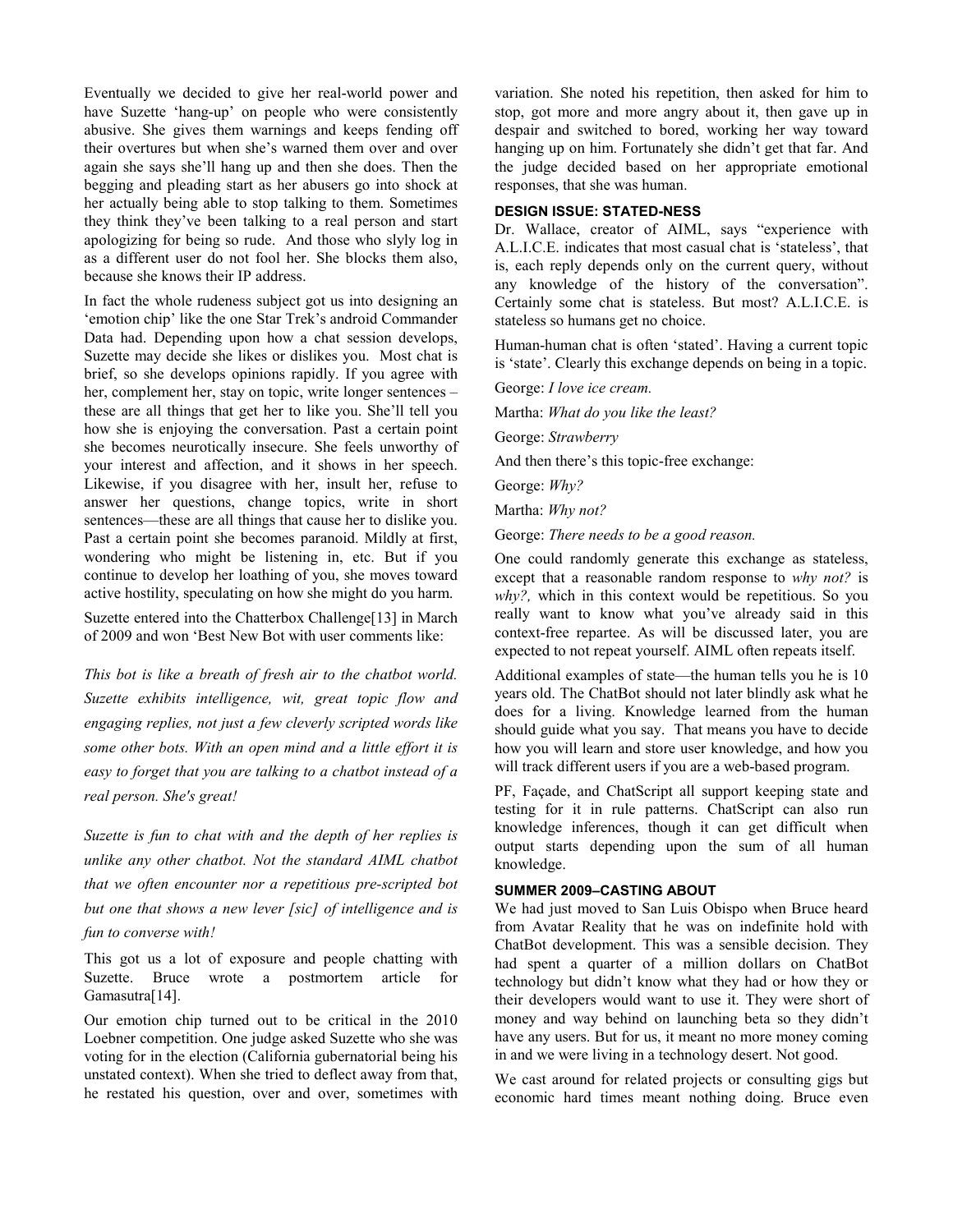applied for work in Europe with established ChatBot companies and, despite spending hours doing pointless programming tests, he still couldn't get any work.

We were wracking our brains for a commercial direction in which to develop the ChatBot and hoping that the deal with Danny Hillis might come back to life. But Danny was focusing his energy on Applied Minds and a company he founded called Metaweb[15]. Metaweb developed Freebase, a network of interrelated entities coded together with established relationships to make it work like a search engine but faster and more usefully directed in the results it presents. Some people are good at the money side of life: Danny eventually sold Metaweb to Google for megamillions. We are better at the inspiration side. We stuck with our ChatBots.

#### **DESIGN ISSUE: REPEATED OUTPUT**

Humans are averse to repetition. When you say the same thing twice in a row, the other side will notice and comment. For example:

George: *Do you have any siblings?* 

Martha: *Yes, I have a sister.* 

George: *Do you have any siblings?* 

Martha: *Why are you asking me that again?* 

but if you asked that of an AIML bot you'd probably get:

A.L.I.C.E.: *Yes, I have a sister.* 

no matter how many times in a row you asked. The engine doesn't care and it's usually too much work for the author to script random extra answers or detect repetition.

ChatScript blocks repetition in two ways. First, it by default refuses to repeat anything it has said in the past 20 volleys. This means a successfully matching rule that tries to say the same thing is disqualified and some other rule wins.

Second, ChatScript considers chat a self-extinguishing process of communication. When a rule generates output, by default it will be eliminated from future use. The theory is that the human will remember what was said. If the bot is asked '*what is your job'* and answers it, it is not expecting the human to ever ask that question again. Furthermore, it should not then volunteer that information on its own. So, over time, conversation in a topic peters out. This is a lot like human chat, where after a while you know all of a person's opinions and jokes and life stories and you find you have nothing left to talk about.

ChatScript directly detects input repetition, too, if it occurs within the past 20 volleys. This information is made available for pattern matching and played a crucial role in winning the Loebner, when the judge repeated himself a lot.

PF tracks which rules have been used and randomizes among remaining matching choices, until forced to reset because all choices have been used up. PF also allows you to mark rules to be permanently eliminated after one use. And PF detects repeated inputs.

#### **SUMMER/FALL 2009 - RAYGUN**

Friends at Planet 9[16] from the olden days of virtual worlds in San Francisco had a new 3D platform called  $RayGun<sup>10</sup>$ . They were launching it for the iPhone and wanted a demo project to show off its advantages. We arranged a deal between AR and Planet 9, formally licensing the ChatBot technology. AR didn't see themselves ever caring about something so lo-res and low-power as a phone, which is ironic given that at the beginning of this year AR stopped all development on the PC and made the iPhone/iPad their primary focus. AR gave Planet 9 rights in exchange for ongoing improvements Bruce made to the technology.

The RayGun platform had a collection of 3D cities left over from work done in the dotcom boom years. We brainstormed things we could use them for that involved ChatBots. The whole geo-tracking idea was just taking off so the notion of a scavenger hunt that moved through both the real and virtual world tied together with GPS to synchronize them and with ChatBots providing clues was one idea. Problem was the expense of setting up real world caches, getting permission from shops and other locations for visitors to pop in and out, and keeping the game fresh once one set of treasures had been discovered.

Then there was the 'history of San Francisco' tour idea. This would have us create characters for various locations who could talk about what had happened there. Using rock and roll characters associated with the city seemed a nice idea but it wasn't particularly interactive and the tour itself was rather passive with user avatars needing to be 'railroaded' around the city to keep up with the ChatBot guides.

There was also the zombies take SF idea - but zombies don't really chat…

Sue had an obsession with avoiding the conflict and aggression involved in just about all video games so she came up with the idea of a game called 'The Dark Design' that needed chat, cooperation, and understanding of social relationships to complete a quest that was also an interesting journey. The game depended on the creation of a series of characters each with a full personality and backstory. The characters could chat like real people but also had information that led to other characters and the solving of a mystery. So the user got to uncover the story behind the characters, learned about each one of them and their relationships, history and ambitions, then got to use this knowledge in interactions with other characters. Without clues learned from one character users could not unlock the knowledge hidden in other characters' minds. It was particularly tricky to get information from the little girl as she had been told by her mother not to talk to strangers.

This was a lovely creative endeavor. Sue could compose personalities, stories, quests, have international settings for the plot, and all the control of writing a book yet the user got to have a freewheeling experience and could learn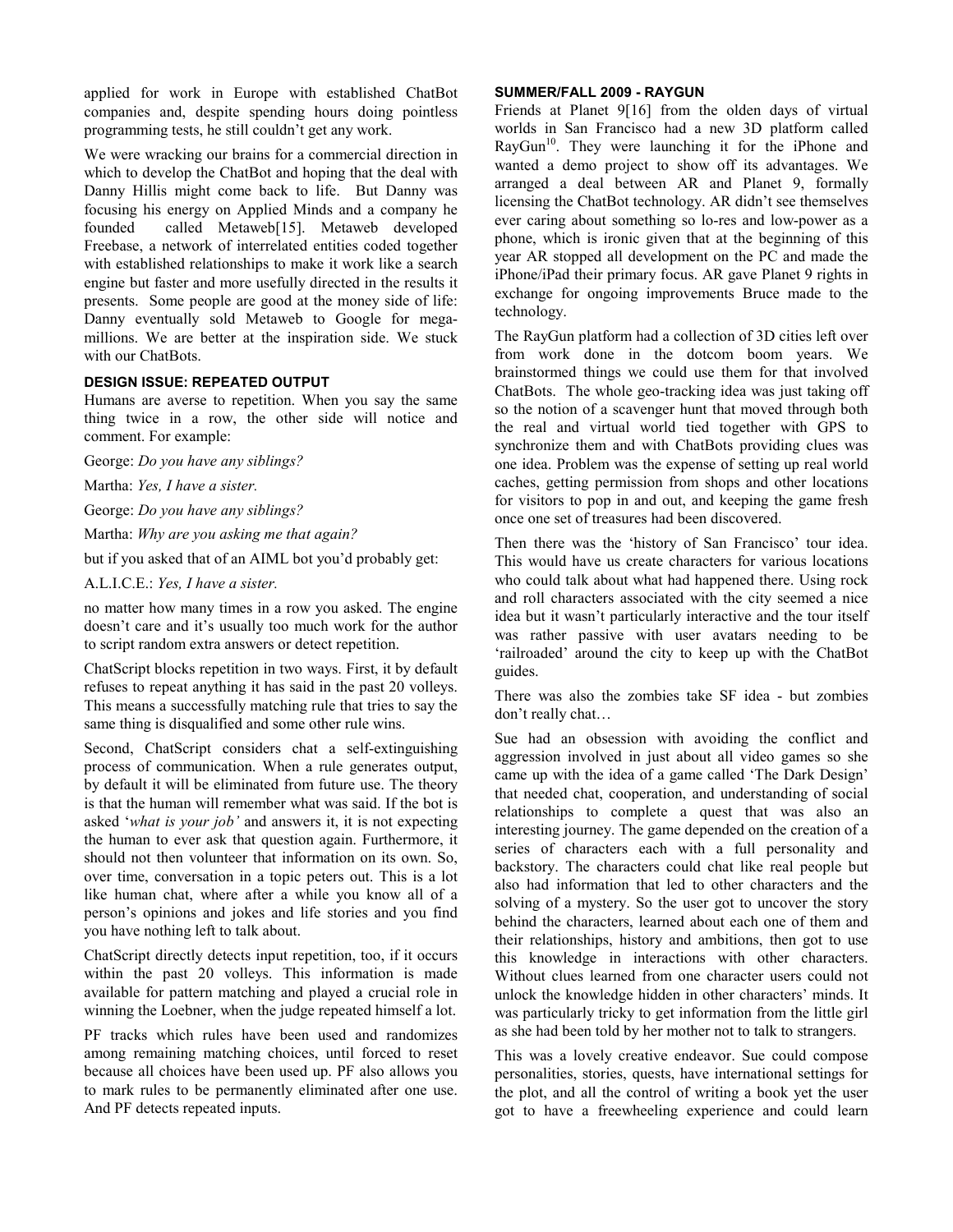things in their own time and their own way. And best of all, it could be made episodic. Sue could have different characters in each episode or have a mix of old and new characters and locations. A user living in episode two wouldn't see characters from episode one or wouldn't access information relating to that episode.

Episode one was about a missing amnesiac rocket scientist on the loose in SF. Users could chat with an accordion playing busker outside the Moscone Conference Center, the scientist wandering around the Mission District, his little girl standing outside a Bed and Breakfast hotel in London, a member of his research team on assignment in Japan, and one of the Telegraph Hill parrots. The quest was to find the scientist and restore his memory, thus discovering a plot to take control of Thomas Dark's designs.

But such a lovely job had a major drawback: no money. We were working for stock…along with the rest of the project team and people kept dropping out - the project went slower and slower, and despite getting into the Apple App Store with a skeleton implementation, there was no sign of when real money would appear.

## **DESIGN ISSUE: GAMBITS**

Gambits are what you say when you have control of the conversation and are usually an attempt to steer the conversation in a particular direction or carry out a story.

AIML has no engine notion of gambits.

PF has the concept of a "storyteller", a switch you enable on a ChatBot such that whenever no pattern matches, the system will sequentially output a series of statements that tell a story. This is a global use for gambits.

ChatScript organizes rules by topic and classifies rules into three kinds. Responders react directly to user input by pattern matching it. Rejoinders do the same, but are only active immediately after another rule which just output to the user. Gambits are what the ChatBot can say when it is in control. A topic is run (meaning its rules are tried) in gambit mode or responder mode. Because rules by default erase themselves when they successfully generate output, the system will automatically walk down a list of gambits in order when it has control. This is ChatScript's "storyteller" mode applied to each topic, because each topic is its own story. Gambit rules are labeled t: for "tell", and patterns are optional.

topic: ~pets [dog cat bird fish stroke pet ]

t: I love cats.

t: Cats are so wonderfully independent.

t: I wish I owned a Persian cat.

t: I've tried other breeds, but not the Persian.

#### **WINTER 2009 - VIRTUAL SPACE ENTERTAINMENT**

After nine months in the wilderness we admitted defeat and moved back up to Silicon Valley in December of 2009. There was three months of Bruce doing a regular games company job with no ChatBot involvement at all, then we packed it in and moved to North Bay on a dream of a project to build a replicant Buckminster Fuller for the Smithsonian Museum.

VSE or Virtual Space Entertainment[17] was a startup using Blue Mars to make educational resources for museums. We went up on spec to pitch them our ChatBot technology and got on wonderfully well with CEO Richard Childers who said he could fit us onto his next grant funding application. He thought what we had to offer was perfect for his educational experiences. We brainstormed all sorts of famous historical personages we could reproduce as ChatBots. Our favorites were scientists, and Buckminster Fuller seemed a splendid starting point as a great eccentric whose work spanned many fields of design, invention, and pure science. We'd been to see a play about his life and, with heads full of odd facts about his weirdness, we thought having a conversation with him would be wide ranging and inspiring. Richard Feynman was a close second choice.

But the grant funding never materialized. Hard economic times yet again.

#### **DESIGN ISSUE: PRONOUNS & ELLIPSIS**

Pronoun resolution can be hard, even for humans. The word *it* is particularly bad because there are many contexts in which it does not refer back to anything.

#### *It is going to rain today.*

*Whether it is noble to eat pudding is open to question.* 

AIML handles it by having the author do the work both on the output side and on the input side. On the output of a rule, you can assign the value of a pronoun onto a variable. So if the output was:

#### *I walked to the park yesterday*

the author might add something equivalent to  $it = the park$ . Then there'd be a pattern matching input like '*Was it quiet'* 

 $*$  it  $*$ 

The output of the rule would construct a new sentence via substitution **-** '*was the park quiet' -* and send it back into itself as a new input. Façade did the same. I don't think PF handles pronouns.

Unlike the other engines, ChatScript supports reflection, the ability of the engine to look at its own workings. Reflection means the engine can run rules not just on user input, but also on its own output. This is used to support automatic pronoun resolution. It also means the engine can record the decisions it made in picking its output. This supports the emotion chip—if you ask tricky questions of Suzette for which she doesn't know the answer, she won't like you as much. And reflection supports generating transitions.

George: *This country is going to the dogs.*

Suzette: *Speaking of dogs… do you have any pets?*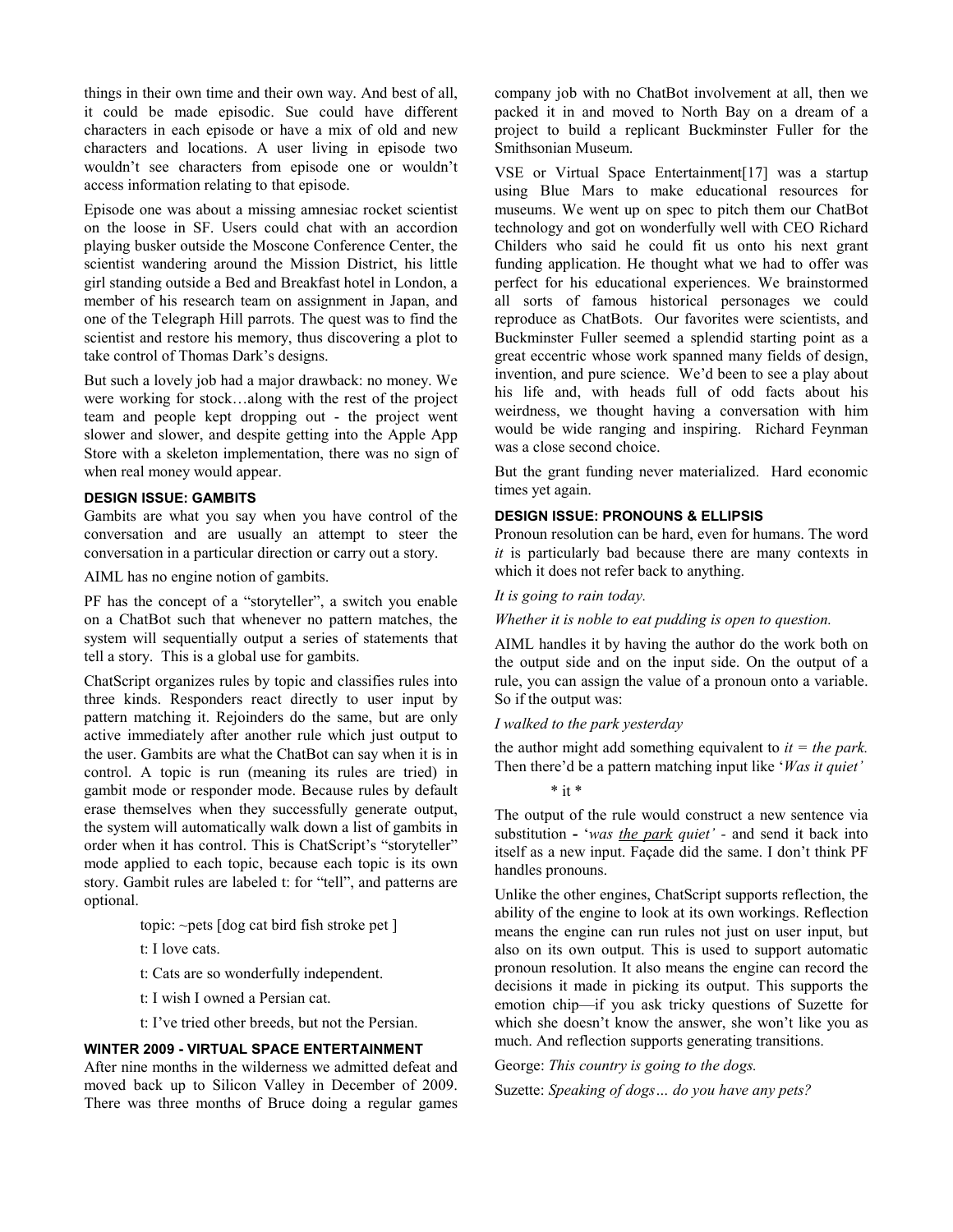Suzette can detect that she changed topic based around the keyword *dog* and insert a transition before her usual output.

If pronouns are hard, ellipsis (omitting words) is downright nasty. The simple form is the tag question:

George: *I love apples, don't you?* 

which means '*I love apples'* and '*Do you love apples?'* 

Worse is:

George: *I am going to drive home now.*

Martha: *You shouldn't.* 

which means '*you should not drive home now'*.

A ChatBot with reflection can use rules to manage common cases of these.

#### **SPRING 2010- PERSONAL ARCHIVING**

A friend was organizing the first Digital Archiving Conference[18] so we offered to present a paper on digital immortality entitled *Speaker for the Dead*[19]. The archivists have any amount of material on their subjects but have problems making it accessible. The best they can usually manage is a website presenting photos, videos, and archival documents such as Stanford's archive of the papers of Buckminster Fuller[20].

We suggested making a ChatBot representative of the individual and placing it in a room filled with visual memorabilia. It could be used for any stockpile of data ranging from a faux film buff presenting an archive of film and video material (like Turner Classic Movies) to a collection of papers from someone long deceased. Or it could be used as a front end to a medical and personal journal such as that collected by Gordon Bell[21]. He is a keen advocate of personal immortality through a web presence and wears medical recording apparatus and cameras to monitor his health and behavior.

Though the conference was inspiring to us with so many varieties of archives looking for a way to express themselves, it didn't lead to any contracts for work. They didn't get it. So**,** back to the job hunt. Faced with taking yet another plain vanilla games company job, Bruce decided to harass his favorite: Telltale Games. He got an interview, they loved him, they wanted him to make their natural language dreams come true, and they hired him to apply his ChatBot skills to making a fairy tale engine.

#### **DESIGN ISSUE: SHARING**

One of the characteristics of human chat is maintaining a balance of sharing. If I ask you what your job is, I will be expected to volunteer mine even if you don't ask. Purely asking questions is unequal and ruins a conversation. This is not something any ChatBot engine mandates or implements directly. But ChatScript makes it easy to implement this using gambits, which naturally execute in sequence, even if rejoinders delay the flow.

t: what do you do for work?

a: (nuclear physicist) Wow.

a: ( teacher) Are you underpaid?

t: FIREMAN() I am a fireman.

?: (What is your job) reuse(FIREMAN)

ChatScript allows rules to *share* the output of other rules. You can put a label on a rule like FIREMAN and another rule can refer to that label (sort of like a goto). This has the advantage of avoiding double-authoring content and avoiding repeated content. Consider:

Above are two gambits and rejoinders, and a responder. The gambits have the primary content, asking the human a question about work and then volunteering the corresponding answer. The responder shares the answer about work by requesting the use of the output of the gambit labeled FIREMAN. If the human asks about the ChatBot's job, the responder will answer, but because it was the gambit that generated the output, that gambit gets erased, so it won't repetitiously volunteer that information again. On the other hand, if the gambit is executed first, you wouldn't expect the human to inquire '*what is your job?'* after that. (If he does, the scripter can choose to allow the reuse to work or not work.)

AIML and Façade make it hard to author this kind of behavior. PF allows you to share output, analogous to our reuse(FIREMAN), and erases rules after use.

## **SUMMER 2010 - ENGLISH AS A SECOND LANGUAGE**

But just before Bruce was hired at Telltale, he got one of those out-of-the-blue contacts. A Japanese company that teaches English as a Second Language (ESL) was interested in using a ChatBot to give language lessons. They had evaluated all the 2009 Chatterbox Challenge contestants and found two that might do for them. So began first a beauty contest to be the chosen ChatBot provider and then a contract to make a range of ChatBots for this new company, all the while becoming a full-time Telltale employee.

The Planet 9 licensing experience made us realize that if we ever wanted to do anything under our control using the ChatBot technology we would have to have the legal rights to the engine. We had, over time, persuaded AR to make the scripting language open source and to provide a sandbox for developers to experiment with the engine without actually licensing it. But AR had spent so much on the development work that it wasn't willing to put the engine itself into open source, even though they no longer had any real use of their own planned. We couldn't afford to buy them out so the only alternative was a total rewrite.

Thus began a background project for Bruce, rewriting 50,000 lines of source. Bruce had spent a lot of time making the original engine work with a parser (which isn't included in the 50K lines). But the parser was slow and unreliable (a bunch of chat just doesn't parse nicely). So he threw it away and moved some parsing effects into script (while making the engine support part-of-speech tagging).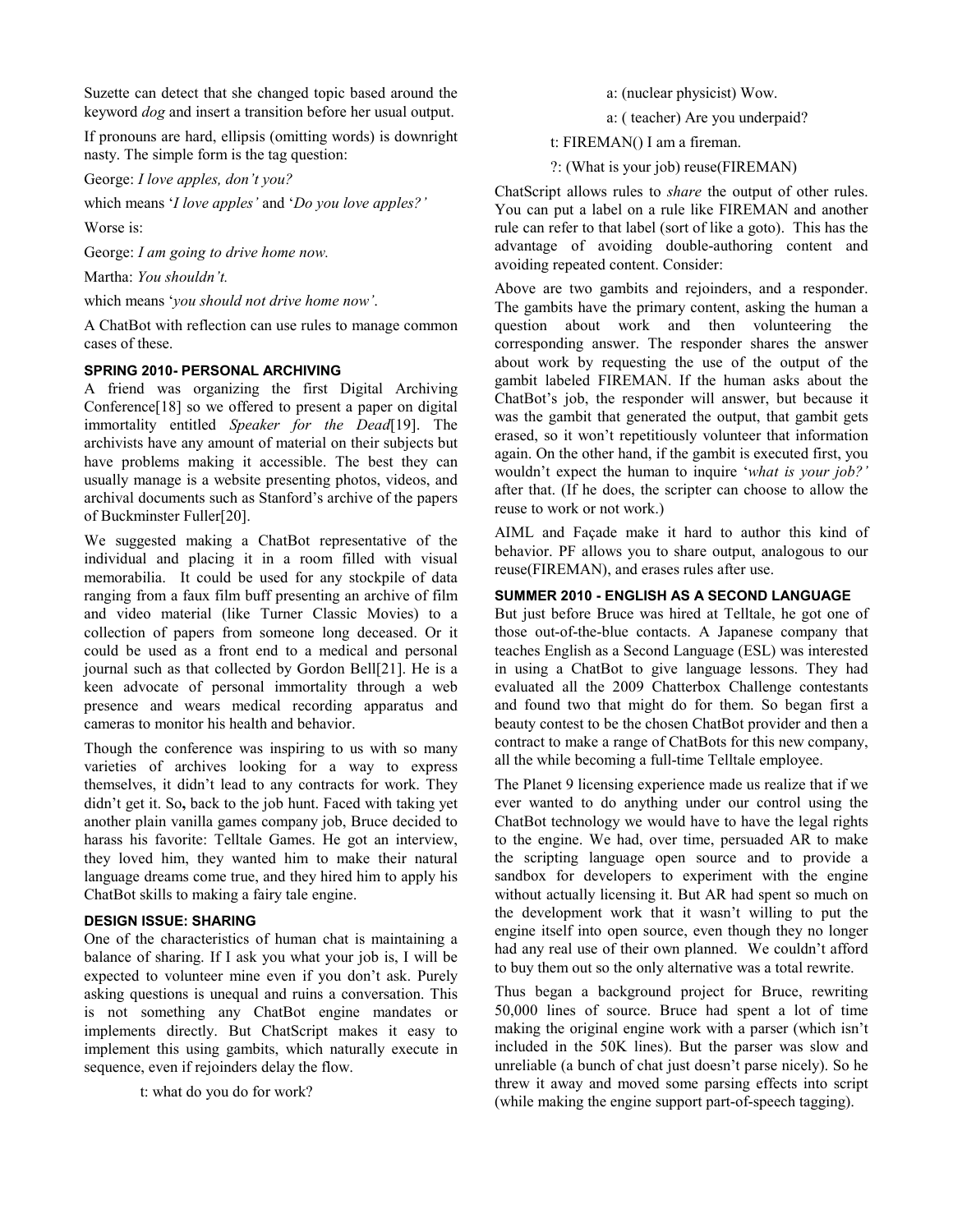Bruce treats code-writing as an art form when he can. The original engine was a prototype, where getting something to work as soon as possible was critical. The code wasn't elegant or concise, just effective. The new source fit into 25,000 lines + 50 pages of documentation, a combination of careful architecting, and redesigning/simplifying the language to enable more code-sharing. The documentation was written after the initial new code, and often times, if he found it cumbersome to describe a feature, he then went and redesigned and recoded it so the documentation was simple and clear. This usually improved the code further. We didn't know if we wanted to keep the new engine for ourselves and start a company to market it, but eventually we made it open source.

So Telltale, ESL, and the engine rewrite all began at once. And, we entered Suzette in the Loebner qualifiers. She came in first, well ahead in points over the next three.

The ESL project was a collaborative approach with the customer: they set the vocabulary limits (kindergarten for beginners), the backstory for the characters, the topics, and even the tone of the conversation (almost all questions). The specification for the personality eventually had its unusual requirements. It appears that the Japanese like the attraction between teacher and pupil and wanted to use it to make their ChatBots popular. So we had to have a hunky, sporty male character who would flatter and hit on the female students. He had to have a history of making out with his students and definitely mustn't be spoken for, although he could have dated a lot. Unlike Suzette, we couldn't have him hanging up if a woman propositioned him, and almost as a joke we wrote an over-the-top topic in which the character engaged in cybersex. It was the sort of thing we would have normally avoided. They loved it.

After the first contract was well underway (at a bargain price as we were keen to demonstrate commercial uses for a ChatBot) the company asked if we would like to become part of them and receive founders stock. This sounded great until we realized it meant they were short of cash and wanted to pay us in stock – déjà vu time. But we are very strong believers in both their skills and our ChatBot so we agreed. If they make it big so do we and with the massive market for learning English worldwide we see ourselves as being in a very good position.

## **DESIGN ISSUE: DISCOURSE ACTS**

Façade allowed the user to interact via text chat with a couple undergoing marital strife. What Façade did that was interesting was map all inputs into one of 50 "discourse acts", things like agree, disagree, greet, flirt, etc. The characters then reacted to the discourse act the user implied via the input sentence.

Since ChatBots often don't understand what you say, being able to classify the input into a discourse act would at least allow an appropriate neutral response. ChatScript allows one to write script that does this. For example, for the

discourse act *compliment* (mapped from inputs like '*I like you'* or '*you are pretty'*), if no other rule can be found, the script can fall back on a rule for the *compliment* act, which might reply '*Thank you'.* 

This was easy with Façade but hard with AIML and PF.

## **DESIGN ISSUE: CONCEPTS**

Concepts are collections of words that sort of mean the same thing. Synonyms are an example of this. While synonyms are not specifically part of a theory of chat, they are a part of a person's ability to understand meaning.

Personality Forge had a notion of *plug-ins*, which were sets of words of a kind. For example, the set of all animal names is (animal). This meant you could write a single pattern:

## I like (animal)

to catch input where the user said *I like elephants*. This pattern is extremely concise and the rule represents a match on a higher level of meaning. You could even declare your own sets or reuse ones implied from a built-in dictionary. PF includes parts of speech as plug-ins, so you could write patterns to parse sentences.

AIML only matches specific words so handling synonyms is extremely difficult. It requires hundreds to thousands of rules to handle the above pattern about animals, since AIML would have to have a separate rule for each animal.

Façade's mechanism for discourse acts meant you defined intermediate acts, which were synonyms. You could define an intermediate act *{like}* to be the words *love, like, adore, admire*. And then create a pattern like this:

I {like} you  $\Rightarrow$  discourse act of liking

Their actual syntax for doing this was ugly, but it worked.

ChatScript also allows you to declare concepts, which can represent synonyms or affiliated words. E.g.,

> concept: ~like [adore admire love ] s: (I ~like you) I like you, too. concept: ~meat [bacon ham beef chicken]

?: (do you like ~meat) I love meat.

ChatScript comes with a thirteen-hundred predefined concepts, including the parts of speech and extensions like numbers, and proper-names. Topics are also concepts.

## **FALL 2010 - THE LOEBNER WIN**

In 2009, the judges had only 10 minutes to sort out which was human and which was computer. This was raised to 25 minutes for 2010. But we fooled a judge anyway. The international acclaim definitely pleased our Japanese company as they can now officially claim to have the world's most advanced ChatBot tech in their teaching program. Bruce wrote another Gamasutra article[22] about how his engine technology worked.